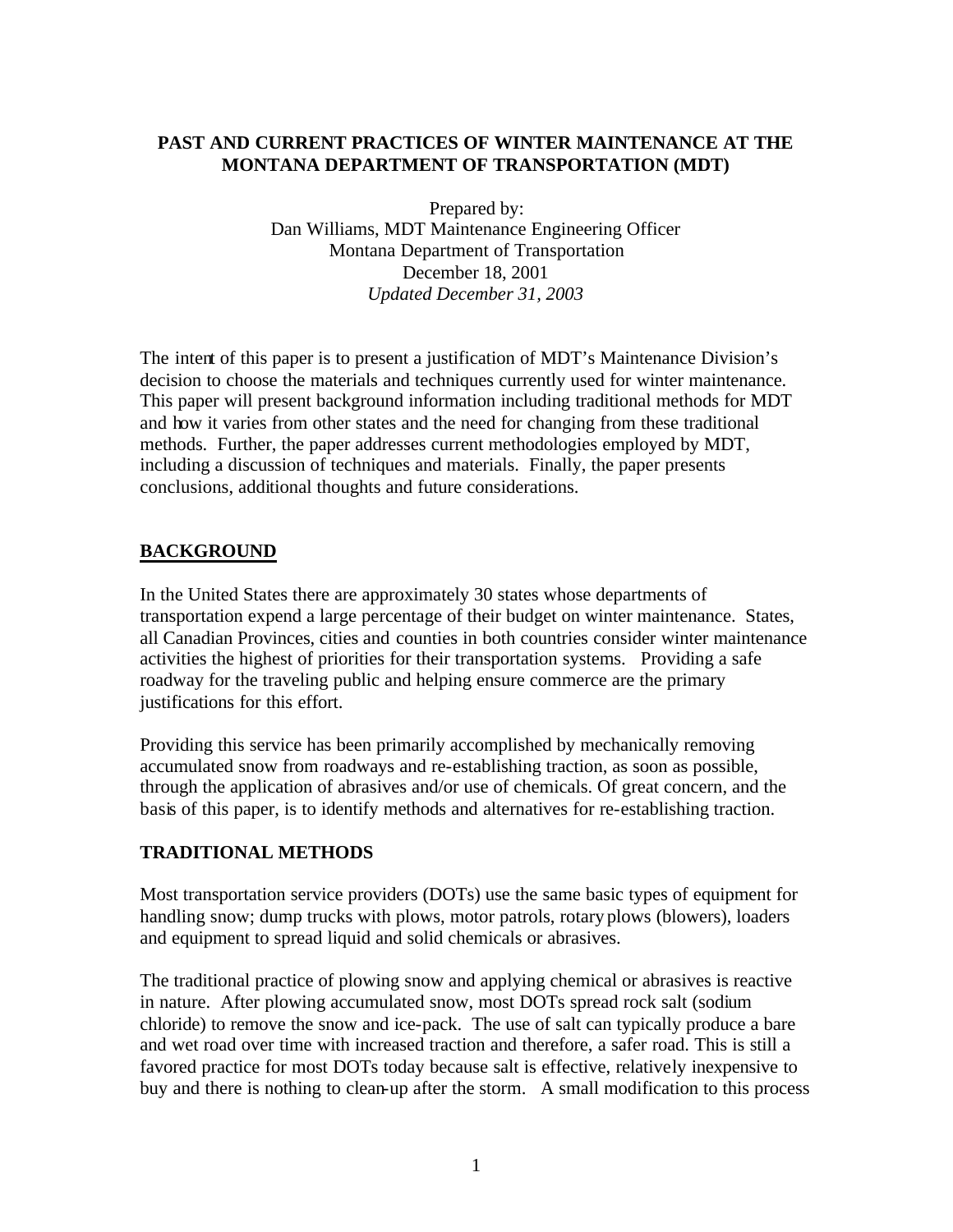has been added in the last 10 to 20 years because of salt's poor ability to melt snow actively below 20 degrees Fahrenheit. Many DOTs have found that adding liquid calcium chloride greatly increases the performance of salt because of calcium's ability to perform at low temperatures. The road salt and calcium chloride typically purchased and applied are done so without much concern for vehicular corrosion when compared to improved safety. The end result of a safe driving surface, not collateral damage to infrastructure or vehicles, is their focus.

Historically, Montana has had a different method of handling winter driving conditions. MDT dispatches personnel and equipment to remove accumulated snow. Instead of applying road salt, employees apply abrasives (sanding material) to temporarily aid in traction for vehicles on the snow and ice. Tires and the rush of air from passing vehicles remove the abrasives from the wheel tracks. Consequently, the abrasives need to be replaced frequently to maintain traction. This happens frequently at intersections in communities with high traffic volumes or rural highways with high traffic speeds.

In Montana, rock salt (non-corrosion inhibited) is added to stockpiles of abrasives stored outside to prevent them from freezing solid. Rock salt has been typically mixed at a rate of up to 5% by volume resulting in over 23 million pounds used annually statewide. This low percent of salt mixture does not ensure abrasives will be free of frozen chunks but merely ensures a loader can break into the stockpile. There may be frozen chunks of abrasives larger than 3/8" that get applied to the road. There is salt brine present in the pile created from melting snow and rainfall. This brine helps abrasives to stick to frozen snow and ice pack on the road. Mixing salt with abrasives has been used more widely in western Montana where the vast majority of winter maintenance and abrasive use occurs.

Eastern Montana uses far less abrasives than the west and can store an entire winter's supply in a sand shed or Quonset hut. A common practice, until recently, was to dry the abrasives in the summer sun, using a motor patrol, then load the dried abrasives into the shelter for winter use. While this practice ensures free flowing abrasives, the dry material does not adhere to a hard frozen surface and provides a very temporary traction aid. *Recent research in Ontario indicates that 70% to 80% of dry applied abrasives may be lost during the first few minutes of traffic.*

**REASONS FOR CHANGE IN WINTER TECHNIQUES -** The following five developments have encouraged MDT to change from traditional methods of winter maintenance.

- 1. Concerns for the environment came to the forefront in the United States in the 1970s with the passing of the Clean Air Act, Clean Water Act and the Endangered Species Act. These federal laws established standards to help ensure a safe and quality environment for humans, plants and animals.
- 2. The Montana Department of Administration (Risk Management and Tort Defense Division), MDT, and our customers have concerns about the high frequency and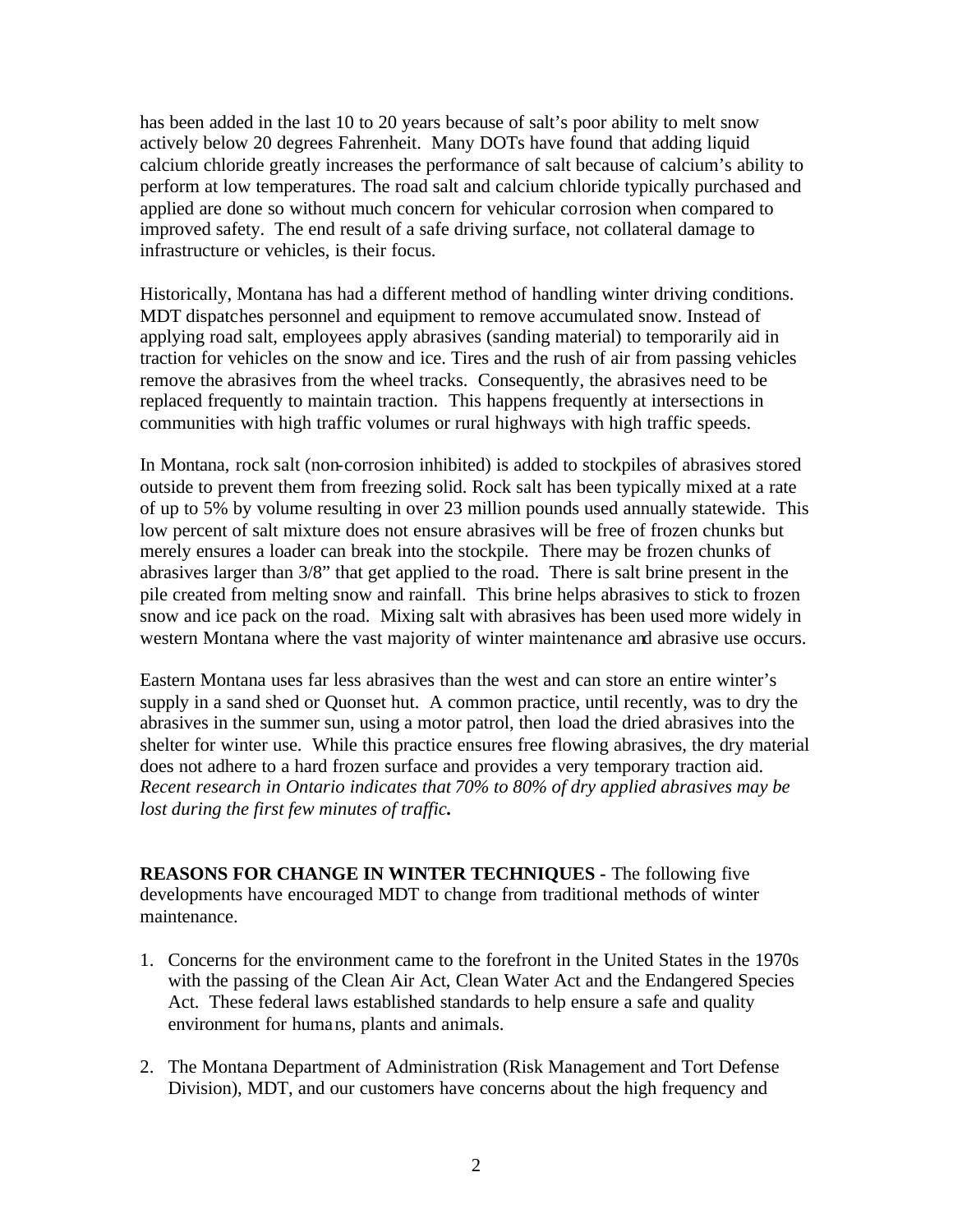costly damage to vehicles caused by abrasives used for traction aid. In an ave rage winter, MDT will purchase and apply over one billion pounds of abrasives. That's approximately 750,000 pick-up truckloads of abrasives and an additional 23 million pounds of salt used for stockpiles. The maximum size for aggregate used for abrasives is 3/8 inch. In other words, all of the combined abrasives must pass through a 3/8 inches screen*.* The storage of abrasives out-of-doors in stockpiles does not ensure abrasives will continue to pass through a 3/8 inch screen. *Simply said, abrasives are costly to purchase, store, use and clean up. Additionally, they are poor in performance, have a short beneficial life, are hard on the environment as well as human health, and cause wear to pavement markings.*

- 3. On a bi-annual basis, MDT's Maintenance Division contracts with Montana State University-Billings (MSU-B) to conduct a statistically valid telephone survey of their customers and have consistently found winter maintenance was the most important activity MDT could provide. This relates to the customer's high priority for safety and commerce**.** With increased traffic in our cities and on rural roads, the potential for more accidents increase and therefore, a need for increased levels of service for winter maintenance.
- 4. MDT has recently created a business plan with a mission statement that helps employees focus their efforts and keep them on track. The mission statement reads, "MDT's mission is to serve the public by providing a transportation system and services that emphasize quality, safety, cost effectiveness, economic vitality and sensitivity to the environment".
- 5. In 1996, the Federal Highway Administration published and distributed the Manual of Practice for an Effective Anti-icing Program: A Guide for Highway Winter Maintenance Personnel**.** The Abstract states; "Highway anti-icing is the snow and ice control practice of preventing the formation or development of bonded snow and ice by timely applications of a chemical freezing-point depressant. It provides a maintenance manager with two major capabilities: the capability for maintaining roads in the best condition possible during a winter storm, and the capability to do so in an efficient manner. As a consequence, anti-icing has the potential to provide the benefit of increased traffic safety at the lowest cost." This publication has been referenced to establish a best management practice for state DOTs to follow for winter maintenance.

#### **Impact on urban routes:**

The Clean Air Act identifies the maximum amount of particulate material of 10 microns (PM-10) or smaller (such as talc), that can be suspended in the air as monitored in communities. Excessive amounts of PM-10 particulates may endanger the respiratory tracks of the elderly, youth and anyone with respiratory illness such as asthma. When a measured amount of PM-10 exceeds the designated standards for a community, it is considered "non-attainment" or cannot meet air quality standards Therefore, communities designated "non-attainment"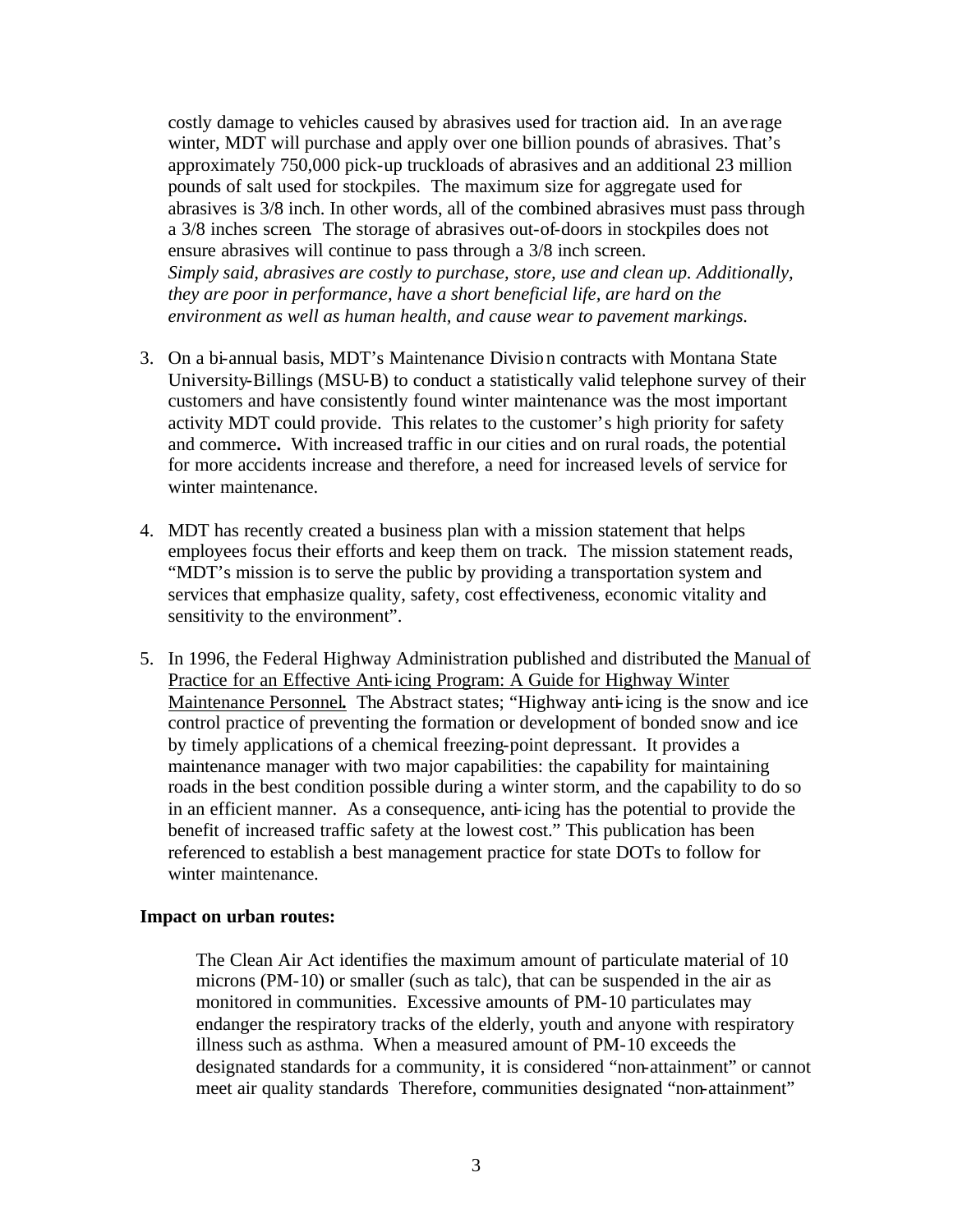for PM-10 must identify methods (listed in the State Implementation Plan (SIP)) for improving air quality such as; frequent street sweeping, using washed abrasives (sand), wear resistant abrasives and using alternatives to, or the elimination of, abrasives applied for traction in the winter. There are 10 communities in Montana in a PM-10 non-attainment status; Missoula, Butte, Columbia Falls, Kalispell, Lame Deer, Libby, Polson, Ronan, Thompson Falls, Whitefish. Seven more communities are considered "High Risk" of becoming non-attainment; Belgrade, Bozeman, Helena, Lincoln, Pablo, Hamilton and Wolf Point. Federal funds for highway projects can only be used in non-attainment areas after it is determined the state's transportation program, area transportation plan and the project conforms to the requirement of the Clean Air Act (CAA). The impact to local government could be the halt to issuing any new air quality permits for new industrial sources. It is very difficult to change PM-10 nonattainment status.

Because of high traffic levels in urban areas, there are frequent demands for emergency services and delivery of products for commerce. Urban areas demand a high level of service. Consequently, MDT's Maintenance Level of Service Guidelines for Winter Maintenance assigns coverage 24 hours a day, 7 days a week during a winter storm event. In the past, and currently during extreme cold, temporary traction is provided by frequent and heavy applications of abrasives. Unlike chemicals, abrasives temporarily treat the symptom of low friction caused by snow pack but will not eliminate the snow-pack itself.

#### **Impact on mountain passes and rural routes:**

Current highways are commonly located near streams because of the early establishment of trails, which later became wagon roads and eventually our highways of today. Roads were less costly and more convenient to build on flat stream bottoms compared to side hills and ridge systems.

The Federal Endangered Species Act (ESA) identifies different plant and animal species that are in danger of becoming endangered or extinct. In essence, when species have been identified and listed, there can be no activities that would endanger the recovery of the endangered species, including highway work. For example*,* because of concern for Bull Trout and its habitat, MDT is very conscious of the quantity of abrasives used for traction and methods of snow removal

The speed of traffic is typically higher on rural routes and consequently cause the increased loss of abrasives placed at strategic locations. Again, this causes frequent re-applications.

Because of the need for change, new methods, equipment and materials are being employed and will be discussed in the next section.

#### **CURRENT OR MODIFIED METHODS OF WINTER MAINTENANCE**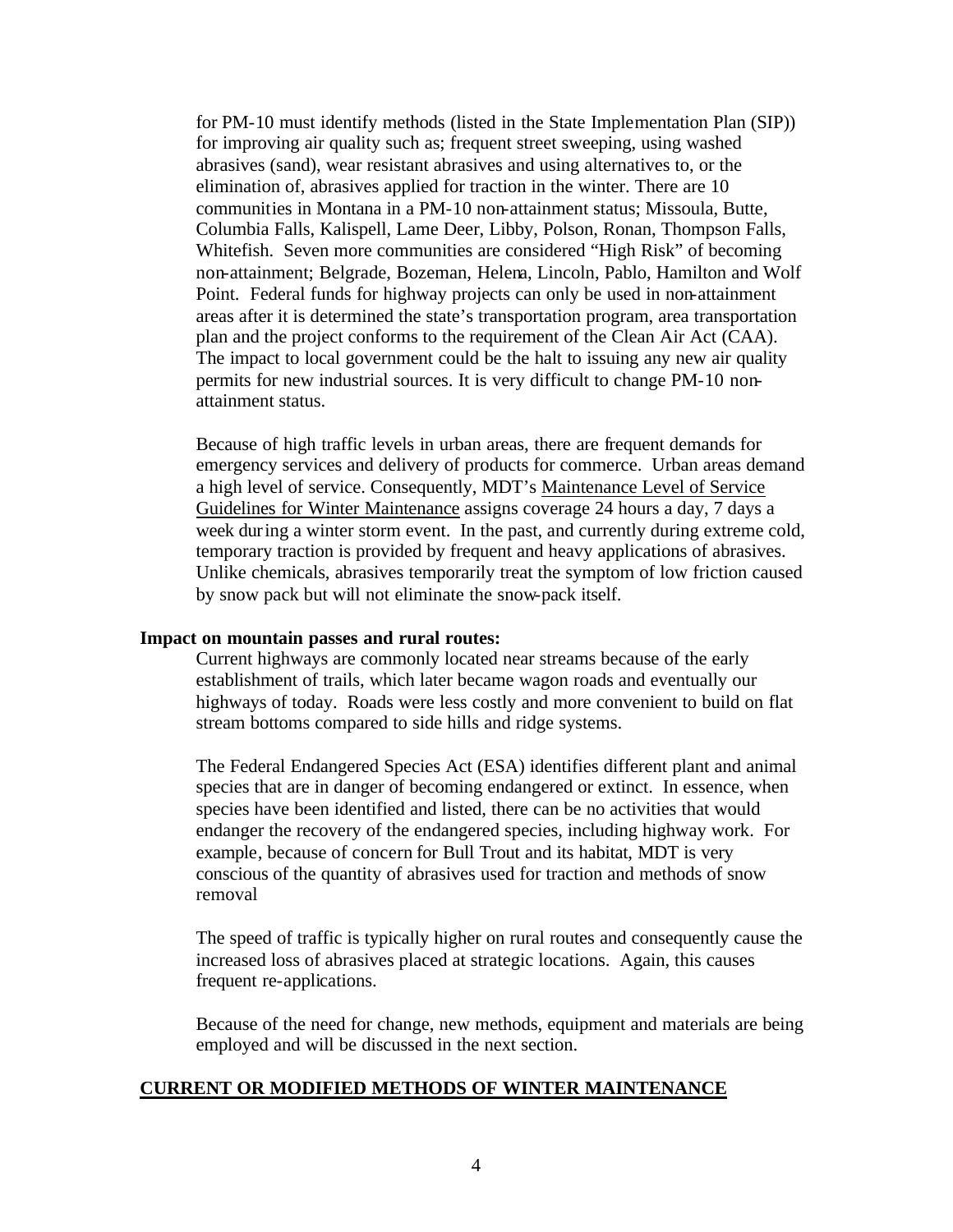## **TECHNIQUES**

Staying with MDT's mission statement, considering customers input and observing state and federal law, providing a safe roadway in the winter required new maintenance techniques, materials and equipment. The following terms, **anti-icing, de-icing and pre wetting** are relatively new and deserve definitions.

**Anti-icing –** The application of liquid temperature suppressant chemicals (salt brines, acetates, chloride and non-chloride solutions) to a highway surface before an ice or snowpack forms a bond to the pavement. In warmer surface temperatures  $(>15 F)$  this technique, with subsequent re-applications, can prevent snow-pack from occurring and/or ensure an early break-up of snow-pack should it occur.

- ?? Application rates for this technique range from 10 to 30 gallons per lane mile depending on conditions, temperatures and desired outcomes.
- ?? Anti-icing should not be used in windy areas or during rain events.
- ?? A surface wet with chemical, is typically near, or slightly less than, the friction co-efficient of a road surface wet with water.
- ?? In many conditions, anti-icing eliminates the need for abrasives because it eliminates the cause for slipperiness. If abrasives are eliminated, all associated costs, pollution, and damage from abrasives are eliminated.

**De-icing –** The application of solid or liquid chemicals to remove existing snow or ice pack.

- ?? Typically, de-icing requires 5 times the chemical that anti-icing requires.
- ?? De-icing using liquid chemical, should be done on light accumulations of snow or ice and relatively warm conditions.
- ?? De-icing using solid chemical is preferred but limited to the capability and quantity of the chemical/chemicals, depth of snow-pack, and temperature.

**Pre-wetting –** The application of liquid chemicals to abrasives prior to use on the roadway.

- ?? Abrasives, wet with chemical, start to melt the snow-pack on the road when they land. If cold, they will quickly refreeze to the surface and create a sandpaper-type surface. This technique can cut abrasive use by 50% in cold temperatures.
- ?? If warm, chemicals can accelerate break-up of snow-pack while providing a traction aid to the public.
- ?? Chemicals can be applied to stockpiles, in the loader bucket during loading of the truck, or at the spinner of the abrasive spreader from saddle tanks mounted on the plow truck. Saddle tanks offer the greatest flexibility as the operator matches the conditions and temperatures encountered with varied chemical rates.

Accurate weather forecasting, such as available from various internet forecasting services and real time site specific road information provided by MDT's Remote Weather Information System (RWIS), is helpful to determine the correct and timely application of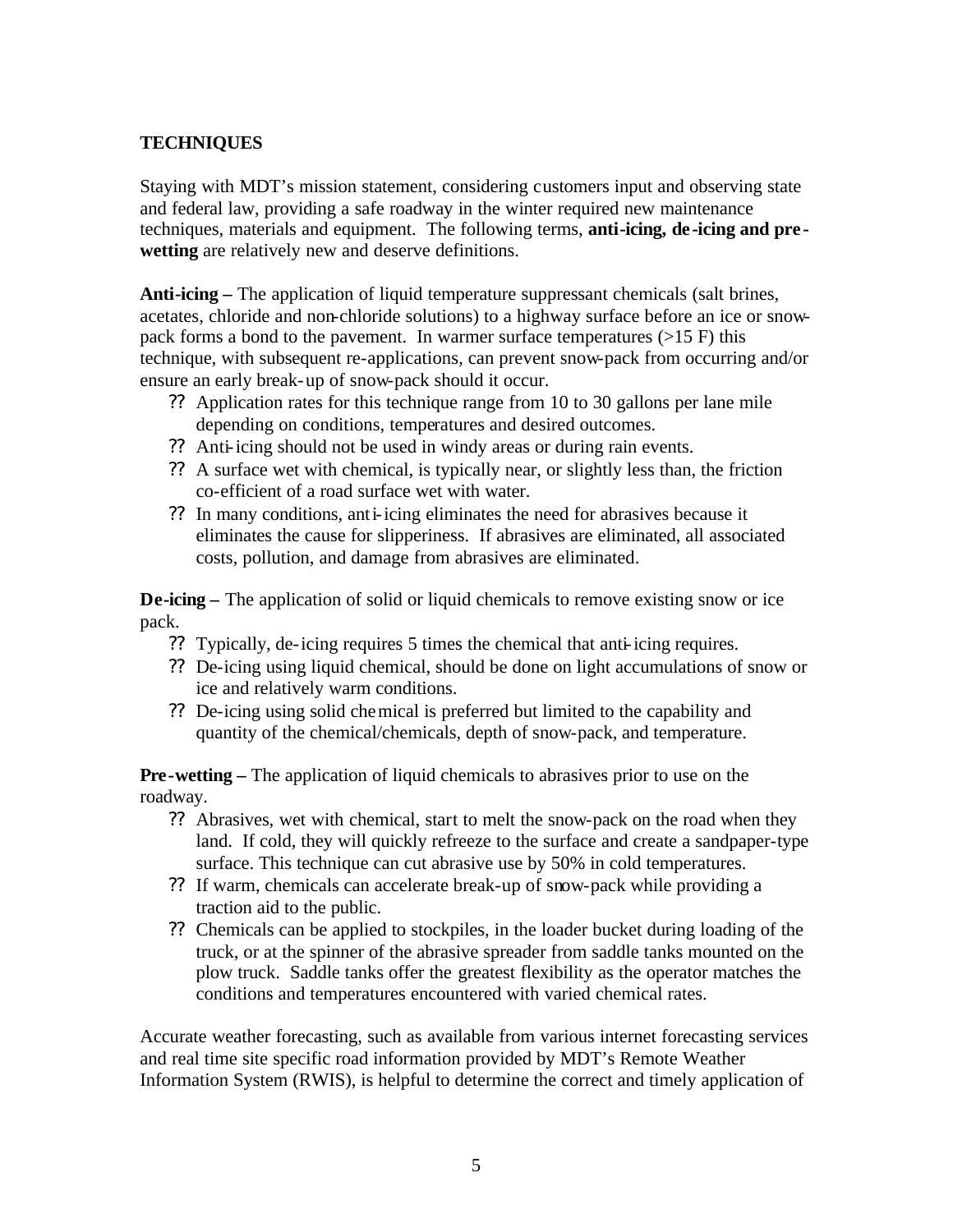materials and plowing. This information allows MDT to stay ahead of the storm and be preventive or proactive in winter maintenance.

Urban environments, and other appropriate roadways may see active anti-icing programs being used as a main tool. This practice is *preventative* in nature and results in greater safety, less cost, and less impact to the environment. When surface temperatures drop to less than 10 to15 degrees F, MDT changes technique to pre-wet abrasives if snow-pack occurs. This change of technique is called "managed transition". When the storm has passed and temperatures begin to warm, de-icing techniques may or may not be needed. Anti-icing ensures an early break-up of snow-pack because of the presence of chemical, 32 degrees is not necessary to start melting. Therefore, the necessity of abrasives and potential of hauling snow is greatly reduced and a safer roadway is restored more quickly.

Rural environments, subject to windy conditions, should not use anti-icing techniques. Anti-icing in wind blown snow will cause snow and icepack to develop on the roadway. Instead, pre-wetting solid materials used in conjunction with plowing are recommended. If there is little wind, it has been shown to be a benefit to anti-ice in rural areas.

By using all of these techniques, when conditions and levels of service require or allow, MDT has provided safer roads, at a lower cost, less inconvenience to the traveling public and with less impact to the environment.

# **MATERIALS**

Choosing a particular chemical for winter maintenance has a number of considerations;

- ?? Performance at cold temperatures
- ?? Corrosion on metals
- ?? Environmental impacts
- ?? Purchase price and the cost of using a product
- ?? Ability to store and use the chemical correctly

The Pacific Northwest Snowfighters (PNS) has developed specifications to identify and assure quality materials for winter maintenance.

In 1995, it became clear to MDT Maintenance we needed a different method of identifying, testing and purchasing quality chemicals for winter maintenance. We entered into a consortium with Washington, Oregon, Idaho, and later the British Columbia Ministry of Transportation and Highways, and Insurance Corporation of British Columbia . This group became known as the Pacific Northwest Snowfighters (PNS). This group is dedicated to the creation of specifications for winter maintenance chemicals. The PNS website is:

http://www.wsdot.wa.gov/partners/pns/

PNS specifications require that candidate products undergo thorough evaluation prior to being placed on the approved products list and allowed to bid on contracts let by the participating agencies.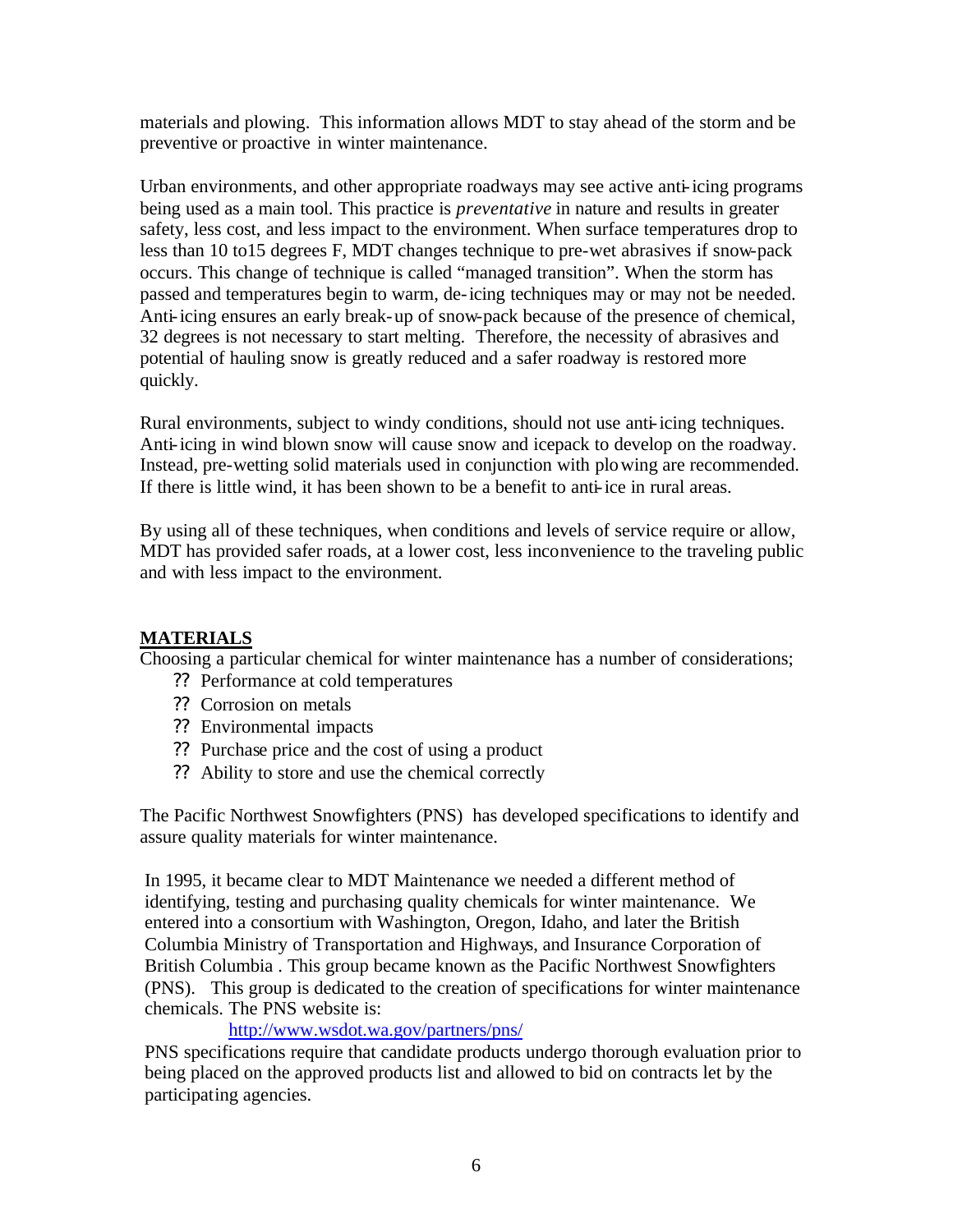Producers of chemicals must, among other things;

- ?? Provide a eutectic temperature chart to compare performance with other chemicals and for quality control in the field
- ?? Pass the PNS modified corrosion test (National Association of Corrosion Engineers (NACE) Standard TM-01-69 (1976 rev.). In this 72-hour test, steel coupons are dipped in and out of the de-icing chemicals, salt brine and water and compared for weight loss. To pass the test, the product must be at least 70% less corrosive than the road salt brine. Bid preference is given for superior corrosion protection*. Current products used in Montana are 75% less corrosive than road salt.* (It was not until 1996 or 1997 that any magnesium chloride product could pass the corrosion test and another year or so before a calcium chloride product could pass.)
- ?? Pass an analysis to determine that constituent levels of metals are within established tolerances. A dilution rate (before leaving the road surface) of 100 times is assumed and used to set levels of metals.
- ?? Pass a cold storage test to ensure the product flows at cold temperatures and does not precipitate solids
- ?? Meet pH requirements

The PNS group has identified 9 categories of chemicals with distinct differences and qualifications.

- 1. Corrosion inhibited liquid Magnesium Chloride
- 2. Corrosion inhibited liquid Calcium Chloride
- 3. Non-corrosion inhibited liquid Calcium Magnesium Acetate
- 4. Corrosion inhibited Sodium Chloride (solid)
- 5. Corrosion inhibited Sodium Chloride plus 10% magnesium chloride (solid)
- 6. Corrosion inhibited Sodium Chloride plus 20% magnesium chloride (solid)
- 7. Calcium Magnesium Acetate (solid)
- 8. Non-corrosion inhibited Sodium Chloride (solid)
- 9. Experimental Category for non-chloride products

The most recent category (9) is experimental which enables PNS members to use these products in field trials. Of all the testing that has been done, it has become clear that no product is without some negative characteristics.

PNS specifications are highly respected from an international perspective and American Association of State Highway Transportation Officials (AASHTO) has proposed adopting them for national specifications.

There are some communities and counties in Montana providing winter maintenance, that do not use PNS approved products. Corrosion rates and environmental concerns will be more significant in these areas.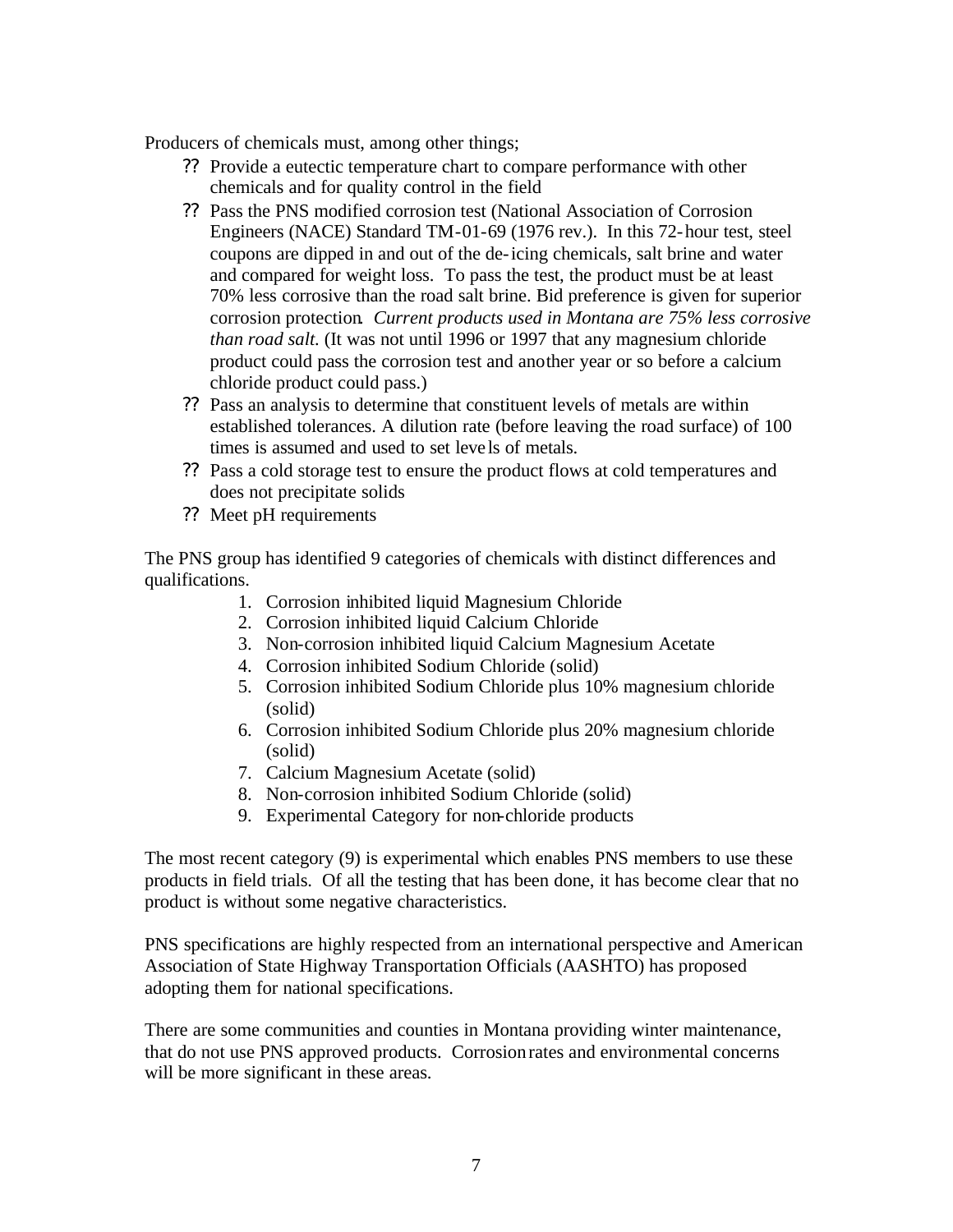#### **REPORTED CONCERNS REGARDING CHEMICAL USE**

MDT has been using liquid magnesium chloride (Category 1) for anti-icing, de-icing and pre-wetting techniques since 1988. Due to the high standards created by PNS, it was not until the late 1990s that the chemical industry could produce a product capable of passing all specifications. There is corrosion associated with using even PNS products but the corrosion is considerably less than non-PNS approved products**.** An additional chemical MDT is using in our abrasive stockpiles is non-corrosion inhibited sodium chloride (road salt).

#### **Concrete**

There are concerns from the concrete industry that magnesium chloride may cause premature surface distress to concrete, referred to as scaling. New concrete, or green concrete, is more susceptible to scaling damage than concrete two to three years old. Concrete surfaces, treated with chemicals, can experience more freeze-thaw cycles causing stress to the properties of the concrete. High quality concrete has 5% to 7% entrained air, among other characteristics, making concrete more resistant to freeze-thaw damage, according to MDT's Operations Engineer, Jim Walther, P.E .

There is a case study from Iowa DOT HR-335, The Role of Magnesium in Concrete Deterioration, November 1994 (the Cody report), illustrating the damage magnesium chloride can do to concrete containing dolomitic aggregate. There are no dolomite sources used for concrete aggregate in Montana, according to the Materials Bureau at MDT.

MDT is a member of a multi-state pooled fund study on long term effects of winter chemicals on concrete. The study is being managed by South Dakota DOT with Michigan Technological University (MTU) under contract to do the analysis.

New concrete highways, in Missoula, Great Falls and Kalispell, have seen frequent applications of liquid magnesium chloride for several winters and are showing no distresses at all. Older concrete highways in Missoula, Helena and Lewistown have been exposed to magnesium chloride for almost ten years with no apparent damage**.** Differences in concrete between residential and highway concrete, may account for the lack of distress in highway uses. There is the possibility of other "over the counter" chemicals being applied to these surfaces by homeowners.

The MDT Bridge Bureau indicates that there is no evidence of scaling on bridge decks. There is, however, evidence of long-term accumulation of chlorides (sodium and magnesium) showing up in the form of spalling from corroded rebar. MDT has begun treating bridge decks with alcohol based silane to prevent chloride intrusion and accumulation.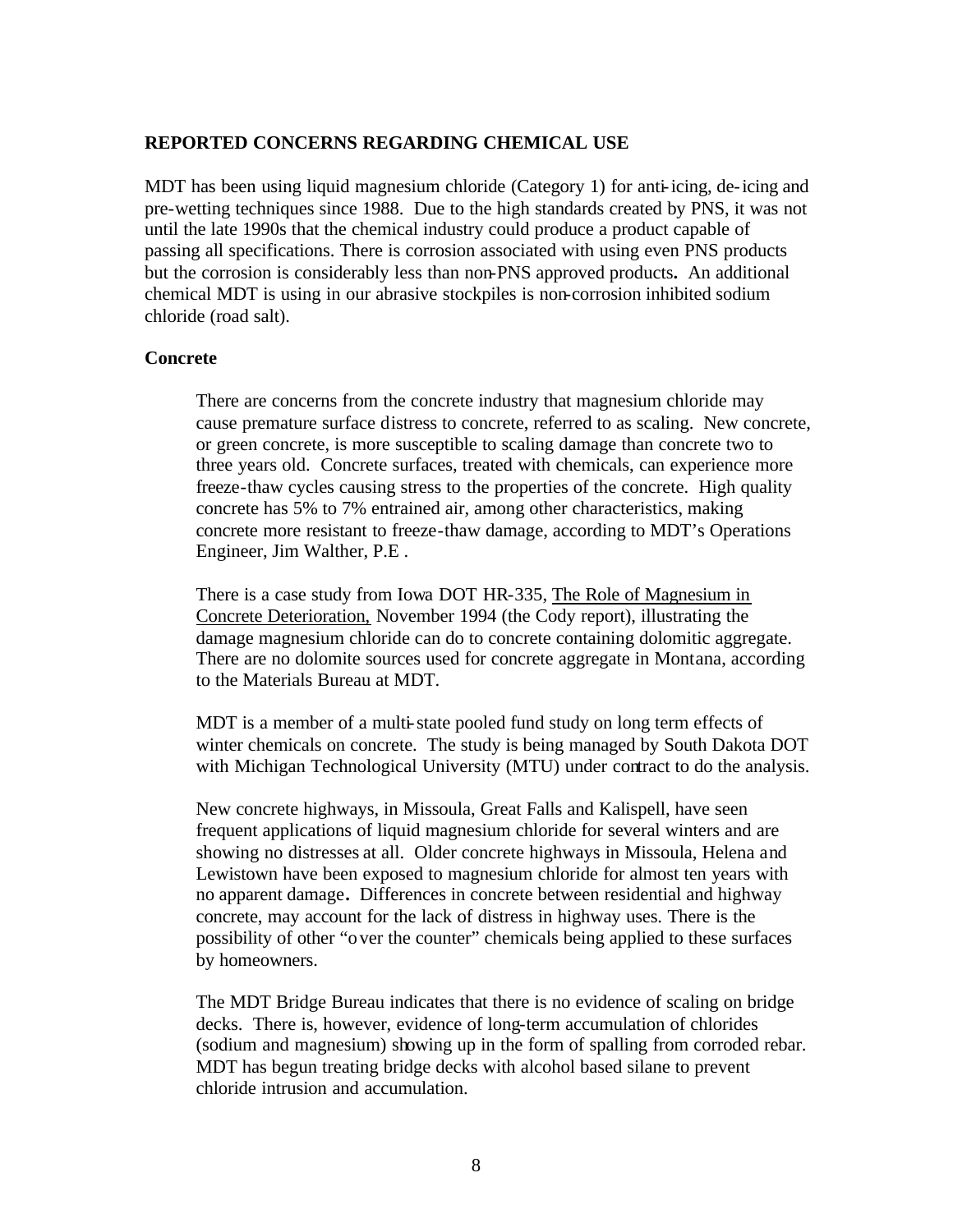### **Metal corrosion**

Corrosion testing for PNS is done on mild steel for several reasons;

- ?? Steel is the most common metal used on vehicles and bridge structures.
- ?? The relative weight loss between chemicals on steel is greater and therefore more easily measured for a pass/fail decision.
- ?? There are fewer variances with steel compositions and a certification of sacrificial steel wafers has been established to try to ensure consistency of metals.

Because of complaints about corrosion on metals other than steel, ITD has done additional laboratory tests on aluminum and copper. It quickly became apparent that there are a variety of aluminum compositions and qualities. The corrosion tests performed in the lab on aluminum from a truck trailer manufacturer in Boise indicated no corrosion. This may not be the case with other formulations of aluminum. The same lack of corrosion was true for copper tested other than a patina sort of dis-coloring evidenced on the sacrificial coupon.

After market wheels and trim for vehicles, that do not have a clear protection coat, may see some cosmetic affects from chlorides. Painted or coated metals, as seen in new vehicles, typically see no affect from chlorides used for winter maintenance. New car corrosion warranties attest to the protection offered by new car manufacturers. Sanding materials can chip paint on metal surfaces allow for water and chlorides (both are corrosive) to reach bare metal and begin to rust. Washing vehicles on warm winter days to remove road grime and chlorides is a good practice and helps prevent or reduce corrosion.

Because of concerns for corrosion on other metals (aluminum and stainless steel), PNS is looking into the possibility of an additional corrosion test. Current test procedures on these metals can take up to 30 to 90 days before measurable differences, if any, may occur. Another consideration is to follow a new specification being considered by the Colorado Department of Transportation. They quote the PNS corrosion test on steel and then go on to say that the chemical can be "no more corrosive to aluminum and stainless steel than road salt". If this is the case, the trucking industry and/or automobile manufacturing industry should specify the type and grade of aluminum and stainless steel for corrosion testing. This specification may address the interstate trucking industry's concerns about magnesium chloride because they are accustomed to driving in states where road salt is the primary chemical used for winter safety. Interstate trucks are exposed to many different chemicals and conditions as they travel cross-country. It is very difficult to attribute damages to one type of chemical without a laboratory test, of the actual chemical used by the service provider and the actual type and grade of metal affected.

The MDT Motor Pool consists of a fleet of approximately 600 vehicles including vans, sub-compacts, compacts and pick-up trucks. These vehicles are driven all over the state and at all times of the year. The vehicles are typically kept in the fleet for 4 years before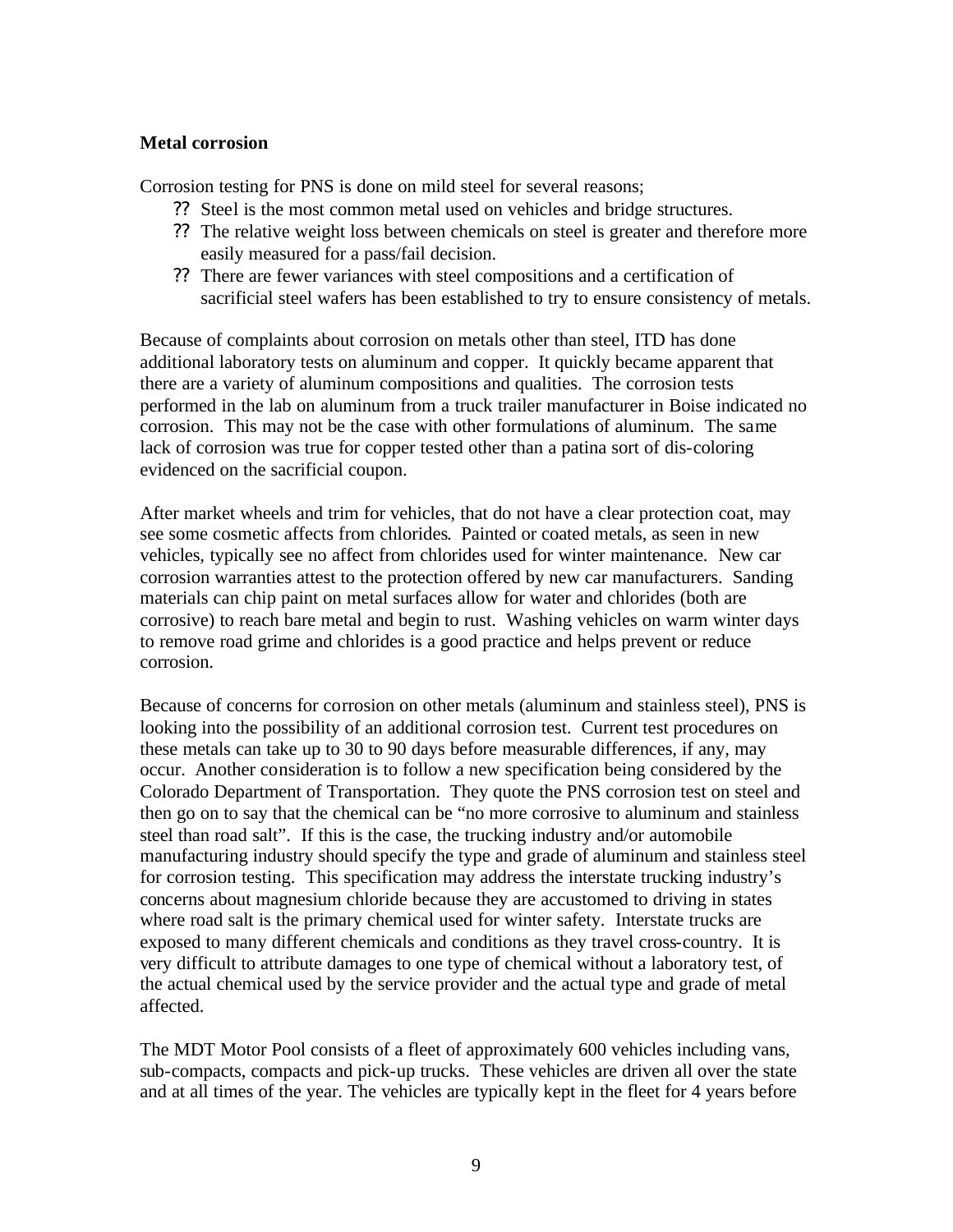mileage requires them to be sold at auction. The Motor Pool managers were asked if there were any corrosion issues with their fleet and their response was "no". However, they have seen some problems with electrical wiring.

If encased wire, carrying electrical current, is flawed or broken, the wire can quickly corrode internally. Electrical wires should not be probed with a metal point to check for current or continuity. The hole created by the probe will allow moisture with chlorides to enter and promote corrosion. If a probe is used or connection is made, ensure there is a weatherproof coating, such as silicone, applied to prevent any intrusion of moisture. This type of corrosion is a result of liquid chlorides in combination with electrical current and wire in an encapsulated environment.

New chemicals are coming onto the market on a regular basis. Consequently, PNS created the Experimental Category. New products may have characteristics that are undesirable but also undetectable until field trials are conducted and analyzed. MDT had such an experience with a more costly, low chloride product, having a terrible odor that was offensive to both customers and field technicians. Organic products, and some acetates, may also have high Biochemical Oxygen Demand (BOD) that would cause concern for organisms in the water and next to roadways when they break-down and decompose. Some experimental products may be non-corrosive on steel and qualify for experimental status but may have a negative impact on other metals.

In 2003, MDT has partnered with Washington state DOT, Utah DOT, private trucking and the Department of Energy in a field corrosion test on metals common to the trucking industry. Results available in 2004

# **COMPARISONS FOR ALTERNATIVE PNS CHEMICALS**

This portion of the paper will consider the pros and cons of other chemicals used for winter maintenance. The following considerations will be the basis of comparison.

- ?? Performance at cold temperatures This refers to an optimum percentage of the chemical, when diluted with water, allowing the mixture to stay liquid at the coldest temperature. Varying percentages and freeze points generate what is called a eutectic temperature chart. This can offer some degree of performance when used on snow and ice.
- ?? Corrosion on metals as measured on mild steel.
- ?? Environmental impacts water, soil, air quality and endangered species.
- ?? Purchase price and the cost of using a product sometimes the least expensive product to buy is most costly when measured against the long term affects of using the product.
- ?? Ability to store and use the chemical correctly products must be available for ready use by field technicians when providing winter maintenance.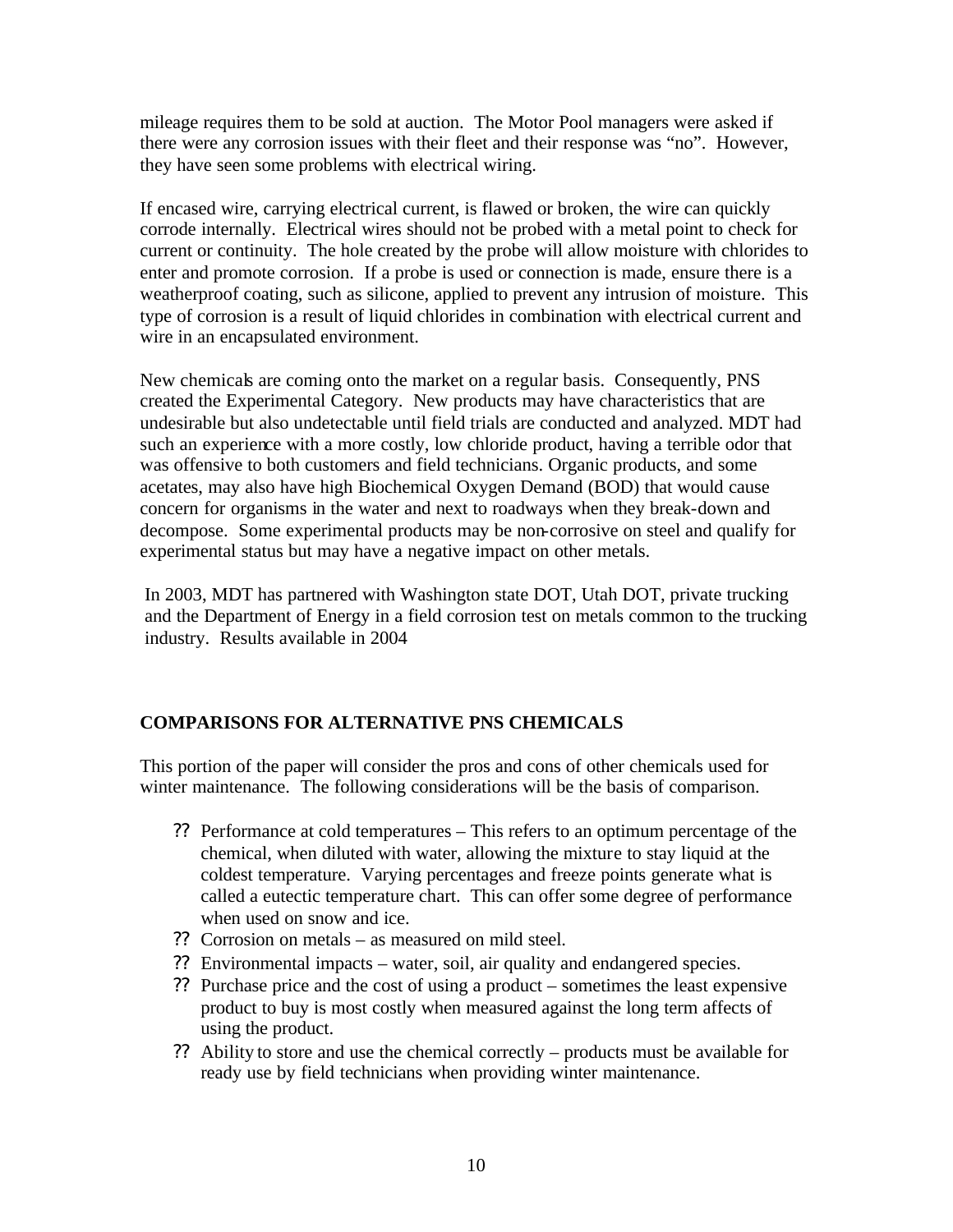The products compared will be chlorides, acetates, and non-chlorides that are listed on the PNS approved products list and experimental category. Prices for products will be approximated for delivery in Helena, Montana. Liquids will be assumed to have approximately 185 gallons per ton. Straight salt brine, as an alternative, is inexpensive to purchase but because of concern for corrosion it will not be included as an alternative.

### **Liquid magnesium chloride – Category One (current products in use at MDT)**

- ?? A 22% solution will freeze at –28? F (some new MgCl product blends have freeze points near -70?F @ 25% concentration). MDT anti-ices with this product at surface temperatures of  $+10$ ? F. When compared to calcium chloride, magnesium will keep approximately 30% more water from freezing at 0 F. According to a FHWA publication (FHWA-RD-95-202 June 1996), magnesium chloride has a 40% greater ice melting capacity than calcium chloride.
- ?? The magnesium chloride used by MDT is 80% less corrosive on steel than salt brine. There is some surface pitting associated with some grades of aluminum.
- ?? Environmental To quote a study funded by *Insurance Corporation of British Columbia*, …"magnesium chloride is potentially less damaging to humans and animals than road salt. This is due primarily to the fact that the toxic limit for magnesium chloride is generally at least twice the threshold for sodium chloride". Application of solid and liquid winter maintenance chemicals are made in such a way that the chemicals generally do not directly contact the aquatic life, motorists or employees. The potential for exposure is arrived at from runoff, vehicle spray and snowplow passes which cast snow/ice from the roadway onto the roadside. A dilution rate (before leaving the road surface) of 100 times is assumed and used to set levels of metals contained in winter chemicals. Anti-icing, regardless of the chemical used will reduce abrasive use and thereby help improve air quality. Magnesium is a beneficial nutrient to plants. According to an ICBC sponsored environmental impact report (October, 1998) "….calcium and magnesium ions were advantageous for the permeability and structure of soil. Sodium, on the other hand, tends to destroy soil structure by dispersion of soil aggregates."
- ?? The purchase price for a ton of magnesium chloride is \$65.00, or approximately \$.35 a gallon. MDT uses about 3 million gallons of chemical for an average winter, equating to approximately \$1,200,000. This expenditure qualifies for federal re-imbursement**.**
- ?? The specification for storage of this product is "one liter of the product must remain in a freezer at 0? F for one week and then pour through a 10-mesh screen with less than 1% solids remaining on the screen". The product is consistently available to the technicians in the field but will require circulation periodically during cold weather prior to loading to ensure a quality solution.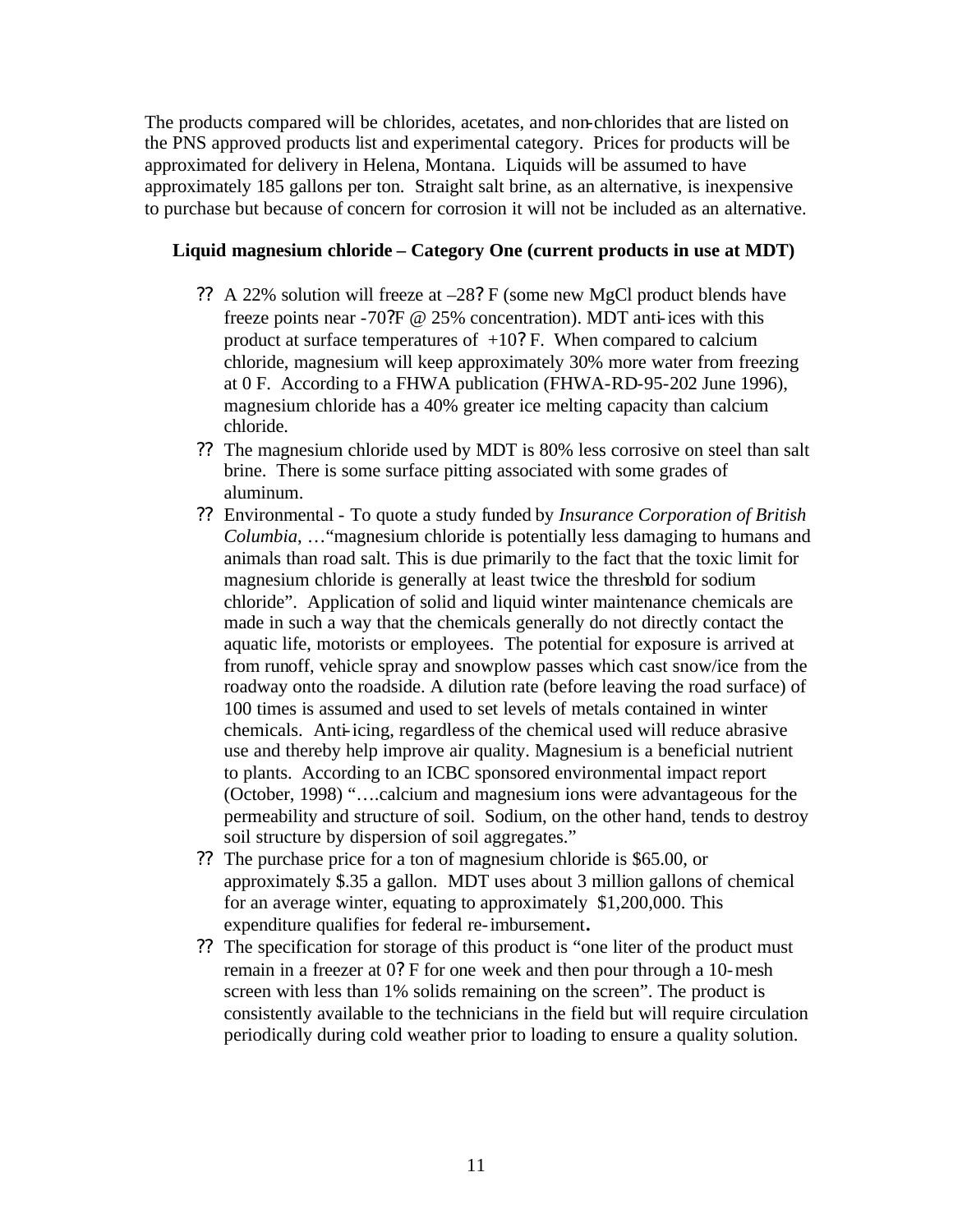

This combination of equipment, materials and labor account for the balance of priorities, costs and concerns as interpreted from MDT's mission statement. Total expenditures for the 1999/2000 winter illustrated are \$8,030,000 and total miles plowed are 2,151,278.

### **Liquid Calcium chloride – Category Two**

- ?? A 30% solution of calcium chloride freezes at –60? F. MDT is using this product in three locations during the winter of 2003/2004 in conjunction with corrosion and performance tests. New blends of CaCl have increased performance and capacity with reduced corrosion.
- ?? Calcium chloride is 79% less corrosive on steel than salt brine
- ?? The environmental impacts from calcium chloride are comparable to magnesium chloride.
- ?? The purchase price for a ton calcium chloride is about \$135.00 or approximately \$.73 a gallon. MDT uses about 3 million gallons of chemical for an average winter, statewide, equating to approximately \$2,190,000.The specification for storage of this product is "one liter of the product stores at - 20? F for one week and will then pour through a 10 mesh screen with less than 1% solids remaining". The product is consistently available to the technicians in the field but will require circulation periodically during cold weather prior to loading to ensure a quality solution.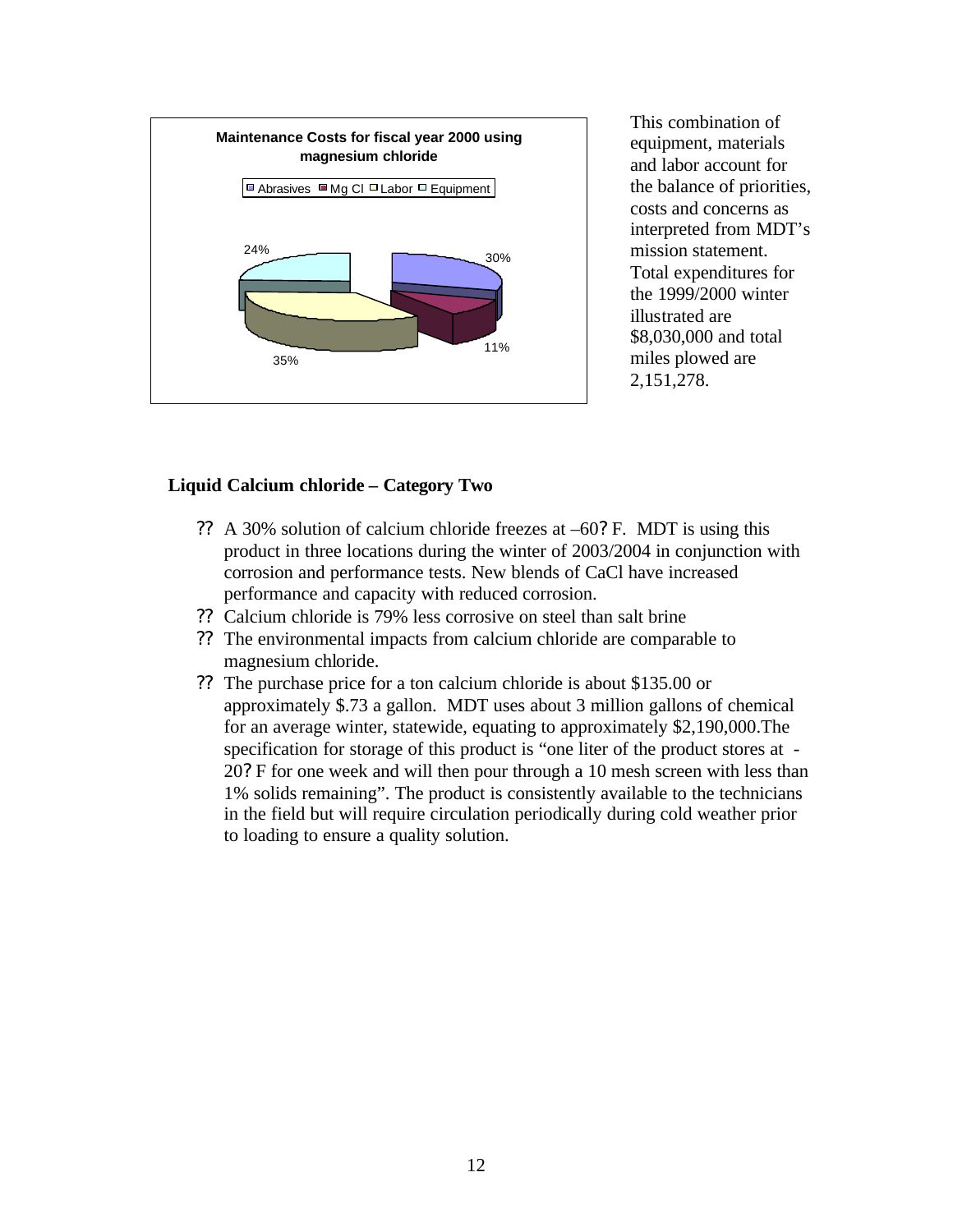

This combination is the same as magnesium chloride with the exception of the purchase price of calcium chloride. Increased performance of calcium chloride may actually reduce the total quantity used.

Increased purchase price for Calcium is approximately \$1,000,000 if the same quantity were used.

### **Liquid Calcium Magnesium Acetate (CMA) – Category Three**

A 25% solution freezes at approx. 0 degrees F. MDT could anti-ice with this product at surface temperatures of approximately 25 degrees F. The level of service currently being provided by MDT would lower and result in more snowpacked roads requiring more abrasives because of the poor relative performance of CMA.

- ?? Calcium Magnesium Acetate is less corrosive to steel than de-ionized distilled water.
- ?? The environmental impacts from (CMA) in a study by Horner, R.R., 1988 "Environmental Monitoring and Evaluation of Calcium Magnesium Acetate" the author concluded that oxygen depletion in surface water due to biochemical oxygen demand (BOD) from CMA decomposition was an important effect because CMA concentrations as low as 10 mg/L were associated with reduced oxygen in test ponds.
- ?? The purchase price for a ton of liquid calcium magnesium acetate is approximately \$300.00 or approximately \$1.60 a gallon. This is the approximated price for MDT buying dry CMA and mixing it with water to produce a liquid product. MDT uses about 2 million gallons of chemical for an average winter, statewide, equating to approximately \$3,243,000, or about 5 times the cost of magnesium chloride.
- ?? The specification for storage of this product is "one liter of the product stores at 0 degrees F for one week and will then pour through a 10 mesh screen with less than 1% solids remaining". This product was submitted for approval at 25% and is not available as *an approved product* at higher concentrations. Higher concentrations tend to settle out in storage and plug distributor spray nozzles. It will require circulation periodically during cold weather prior to loading to ensure a quality solution. Availability to the technicians in the field in the quantities needed may be questionable. When large quantities are required, CMA suppliers suggest setting up the purchaser with brining equipment to produce their own solutions. Producing liquid CMA will require additional labor and equipment that is not reflected in the estimated price.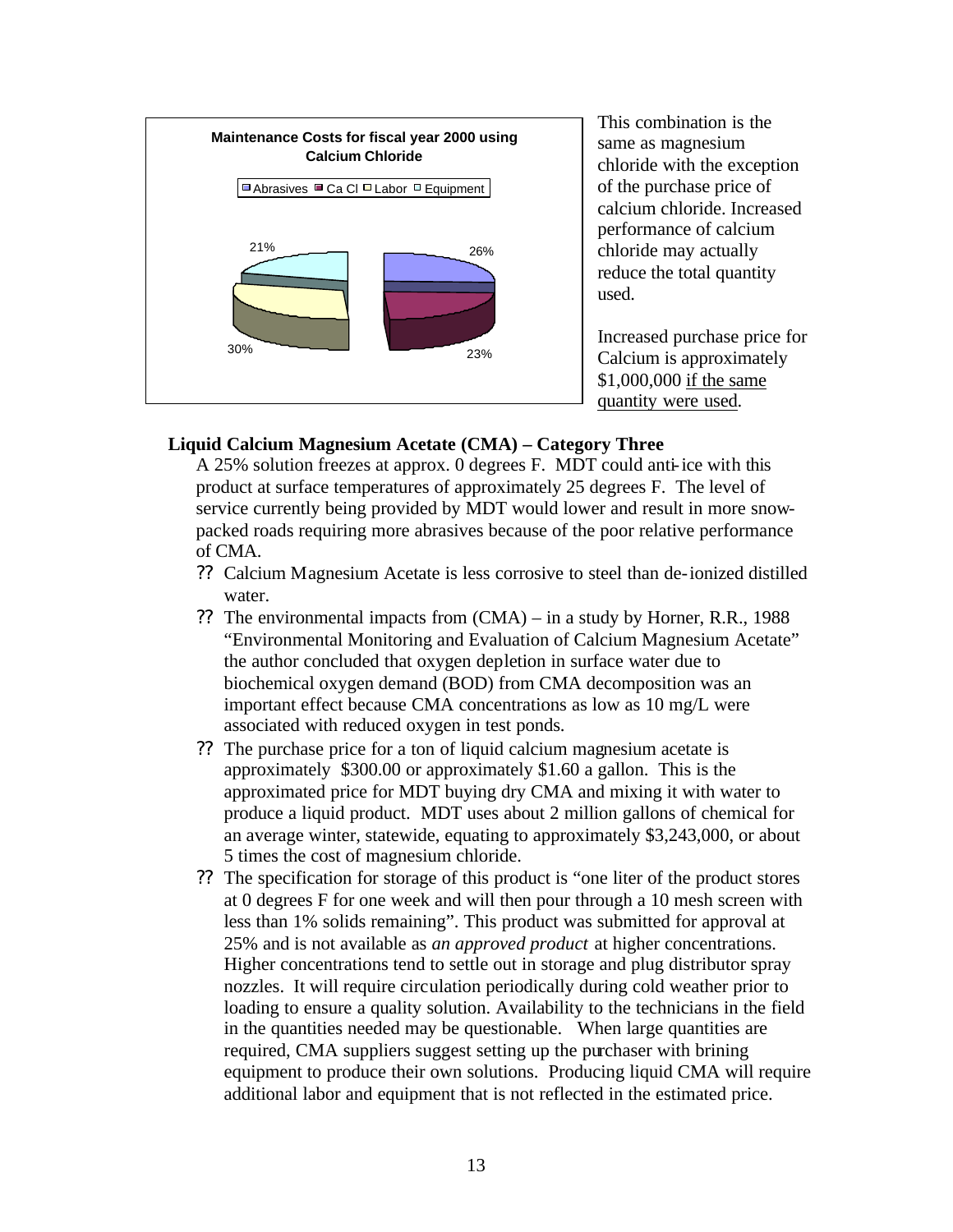

This represents the combination of equipment, materials and labor for the 2000 winter with the use of CMA. The use of CMA could also result in more snow-pack, more abrasives used and more labor and equipment use than current procedures. There would be less corrosion to steel, a reduced safety factor because of more snow-pack and an additional concern for

the environment regarding BOD issues related to CMA. Fewer chlorides would accumulate in bridge decks using CMA.

# **Liquid Potassium Acetate (CF7) – Experimental Category Nine**

- ?? A 50% solution freezes at approximately -77? F. MDT could anti-ice with this product at surface temperatures of approximately 0? F. The level of service currently being provided by MDT could be raised and result in more bare roads requiring less abrasives or a lesser amount of total chemical could be used for the same level of service.
- ?? Potassium Acetate is less corrosive to steel than de-ionized distilled water.
- ?? The environmental impacts from CF7 While there has not been a lot of studies done on CF7, there appears to be very little negative impact to the environment to date.
- ?? The purchase price for a ton of liquid potassium acetate (CF7) is approximately \$800.00 or approximately \$4.30 a gallon. MDT uses about 2 million gallons of chemical for an average winter, statewide, equating to approximately \$8,650,000, or about 12 times the cost of magnesium chloride. *Note; If 20% less product were used the annual price could be closer to \$6,000,000.*
- ?? The specification for storage of this product is "one liter of the product stores at 0? F for one week and will then pour through a 10 mesh screen with less than 1% solids remaining". This product was submitted for approval at 50%. It will require circulation periodically. Availability to the technicians in the field in the quantities needed may be questionable.
- ?? The use of CF7 would double the total cost of winter maintenance to more than \$16,000,000 for the illustrated winter.
- ?? Note: A product known as CMAK is a blend of CMA and CF7 and would share the attributes and negatives of the two products. CMAK would sell for approximately \$3.00 a gallon.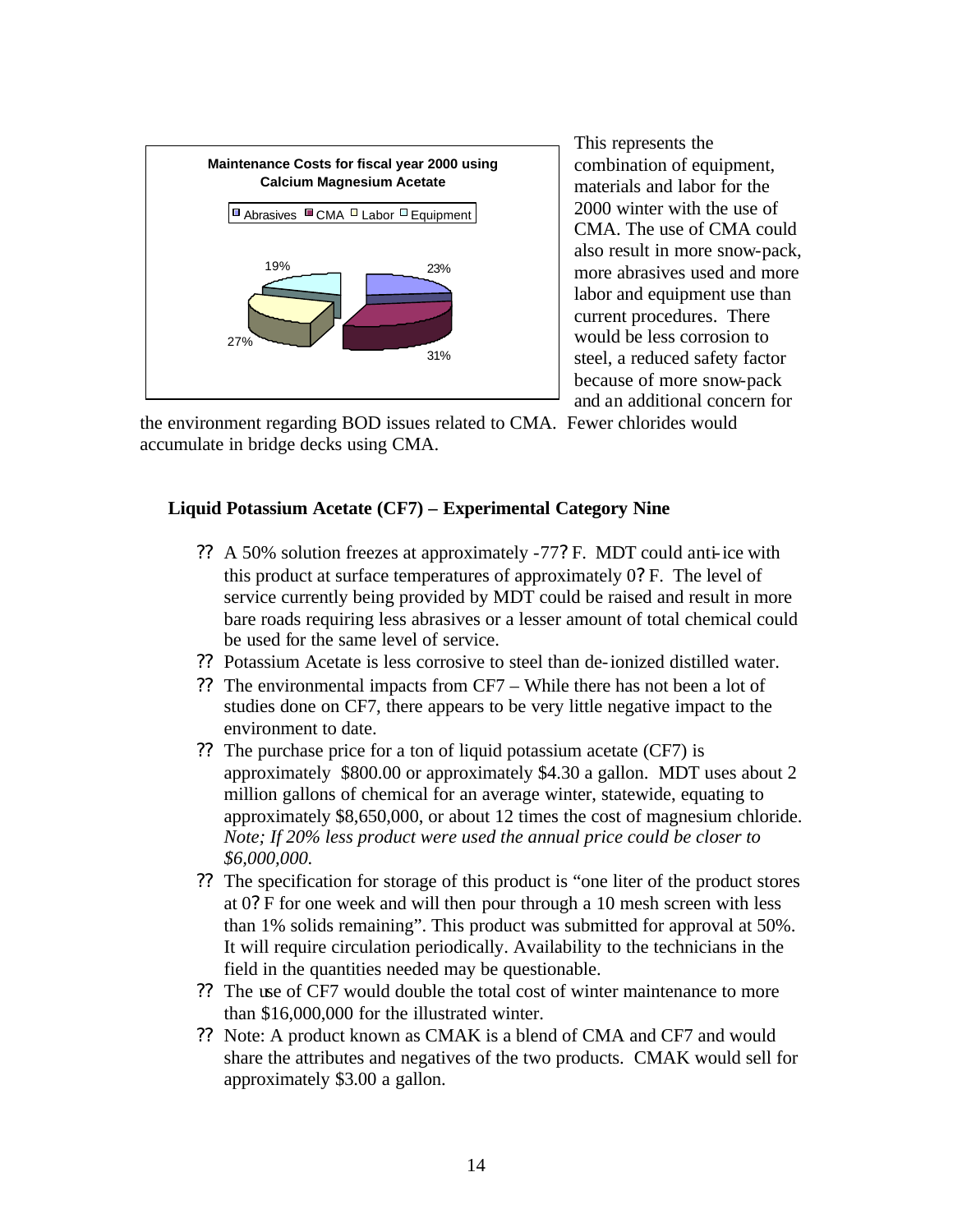

This indicates the approximate distribution of expenditures if CF7 were used for the 2000 winter. There would be less corrosion for steel and the use of this product may result in fewer abrasives used. Another long-term benefit from using this acetate is reduced chlorides accumulating in bridge decks.

**Liquid NC3000 (Non Chloride)** (blend of potassium acetate and organic by products) NC 3000 and CF7 may be good choices for fixed/automated bridge spray systems.

- ?? A 55% solution freezes at approximately -36? F. MDT could anti-ice with this product at surface temperatures of approximately 0? F. The level of service currently being provided by MDT could be raised and result in more bare roads requiring less abrasives. This would probably not be the case because of cost. However, a lesser amount (20%) of this product may accomplish the same as magnesium chloride.
- ?? NC 3000 appears to be less corrosive to steel and aluminum than de-ionized distilled water. (pH 6-8) (This product has been submitted for approval under the Experimental Category 9)
- ?? The environmental impacts from NC 3000 While there has not been a lot of studies on this product, there appears to be very little negative impact on the environment from tests run to date.
- ?? The purchase price for a ton of liquid NC 3000 is approximately \$555.00 or \$3.00 a gallon. MDT uses about 2 million gallons of chemical for an average winter, statewide, equating to approximately \$6,000,000.00, or about 8.5 times the cost of magnesium chloride. *Note; If 20% less product were used the annual price could be closer to \$4,800,000.*
- ?? The specification for storage of this product is "one liter of the product stores at 0? F for one week and will then pour through a 10 mesh screen with less than 1% solids remaining". This product was submitted for approval at 55%. It will require circulation periodically.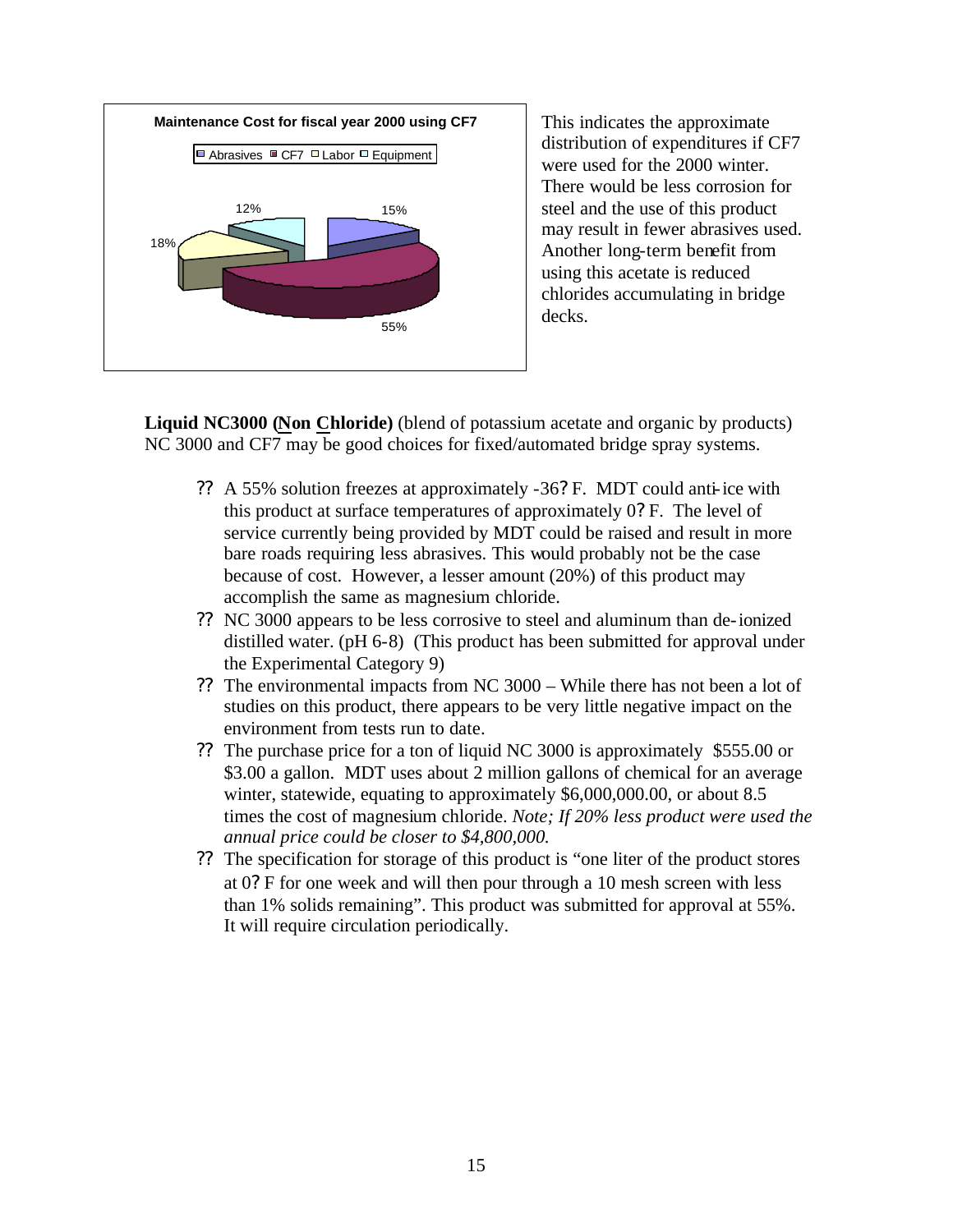

This indicates the approximate distribution of expenditures if NC 3000 were used for the 2000 winter. There would be less corrosion for steel and aluminum and the use of this product may result in fewer abrasives used. There is little to no apparent negative ramifications to the environment. Another longterm benefit would be fewer chlorides accumulating on bridge decks.

**Solid - Ice Slicer Elite** (blend of Ca, Mg and Na chlorides)**- Category Four** This product is on the approved product list.

- ?? This salt substitute is a blend of calcium, magnesium, sodium chloride and 3% liquid inhibitor/enhancer. The combination adds to the cold performance of the product when compared to straight salt. If used instead of non-corrosion inhibited salt in our abrasive stockpiles, MDT could potentially use a lesser amount with the same results. This product would have value used alone or mixed with some abrasives to remove snow and ice down to approximately 0? F.
- ?? Ice Slicer Elite is 73% less corrosive test on steel than salt.
- ?? The environmental impacts of Ice Slicer Elite Assume to have the same impact on the environment as road salt. However, if a lesser amount can be used, the impact would be less.
- ?? The purchase price for a ton of Ice Slicer Elite is approximately \$180.00. MDT uses about 11,500 tons (23 million pounds) of salt for an average winter, statewide, equating to approximately \$2,400,000.00, or about 4 times the cost of rock salt. Salt costs are combined in the abrasives costs in the previous related pie charts. *Note; If 20% less product were used the annual price could be closer to \$2,000,000. Over time, the benefits of less corrosion to steel may outweigh the increased cost of purchase.*
- ?? The vendor claims this product can be stored outside uncovered but because of the nature of the chemical I would assume some leaching could take place and result in a loss of investment and a potential environmental problem. Direct application of solid chemicals such as this, especially in urban nonattainment environments during cold spells, would be a valid consideration. This product could help reduce corrosion attributed to our use of noncorrosion inhibited salt and eliminate the need for abrasives.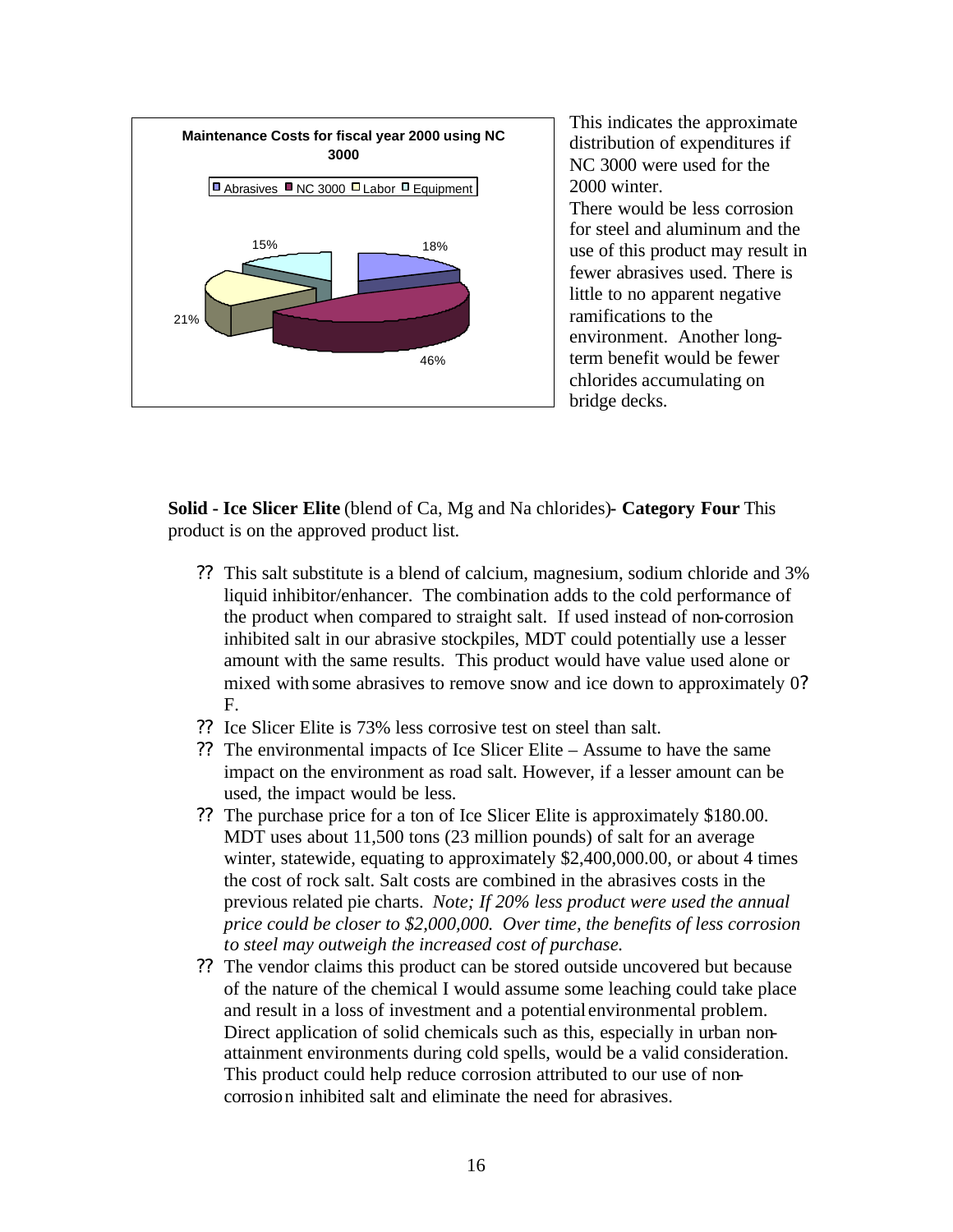## **CONCLUSIONS, ADDITIONAL THOUGHTS AND FUTURE CONSIDERATIONS**

- ?? It's a common perception and fact that chlorides can cause problems.
	- o Early in December this year the Canadian Environmental Protection Agency (CEPA) declared all chlorides (sodium, magnesium, calcium and potassium) as toxic. CEPA acknowledged however, the important role chlorides play in providing a safe highway system in the winter. Therefore, Canada is developing best management practices to reduce high concentrations of chlorides being introduced into the environment without risking a reduction in safety to travelers. PNS members have been supporting, providing training, and using these techniques (antiicing, de-icing, pre-wetting, salt/sand storage) to a large degree for the last 4 to 5 years. Low concentrations of chlorides are acceptable and not harmful to humans.
	- o Corrosion associated with salts can damage steel in concrete structures and vehicles.
	- o Sodium chloride (road salt) is a poor performer on snow and ice when used in conditions much less than 25? F.
	- o Sodium chloride can cause soil degradation.
- ?? The future will eventually see products like CF7 and NC 3000 become the standard for areas with high concern for corrosion and the environment. Certainly for fixed anti-icing bridge systems. A greater use of these products will bring down the prices as production and competition increases. Field personnel would have to train to focus more on outcomes when using these more costly products. Equipment would have to be modified somewhat to allow for better control of products. Additional facilities would be needed to protect our investment with more structures to cover abrasives treated with chemical.
- ?? Customers will continue to show concern even if MDT changed to these new products because;
	- 1. State government is still trying to gain trust of the customers they serve
	- 2. MDT is becoming pro-active in marketing it's activities to the public
	- 3. Interstate trucking will continue to drive through states reluctant to change to less corrosive products and still suffer problems associated with un-inhibited chlorides
	- 4. Cities and counties will often continue to use traditional products because they are slower to adopt new ideas because of severe budget constraints limiting change
	- 5. Homeowners will continue to buy and use unknown products for melting snow and ice whenever bargains arise for treating sidewalks and driveways